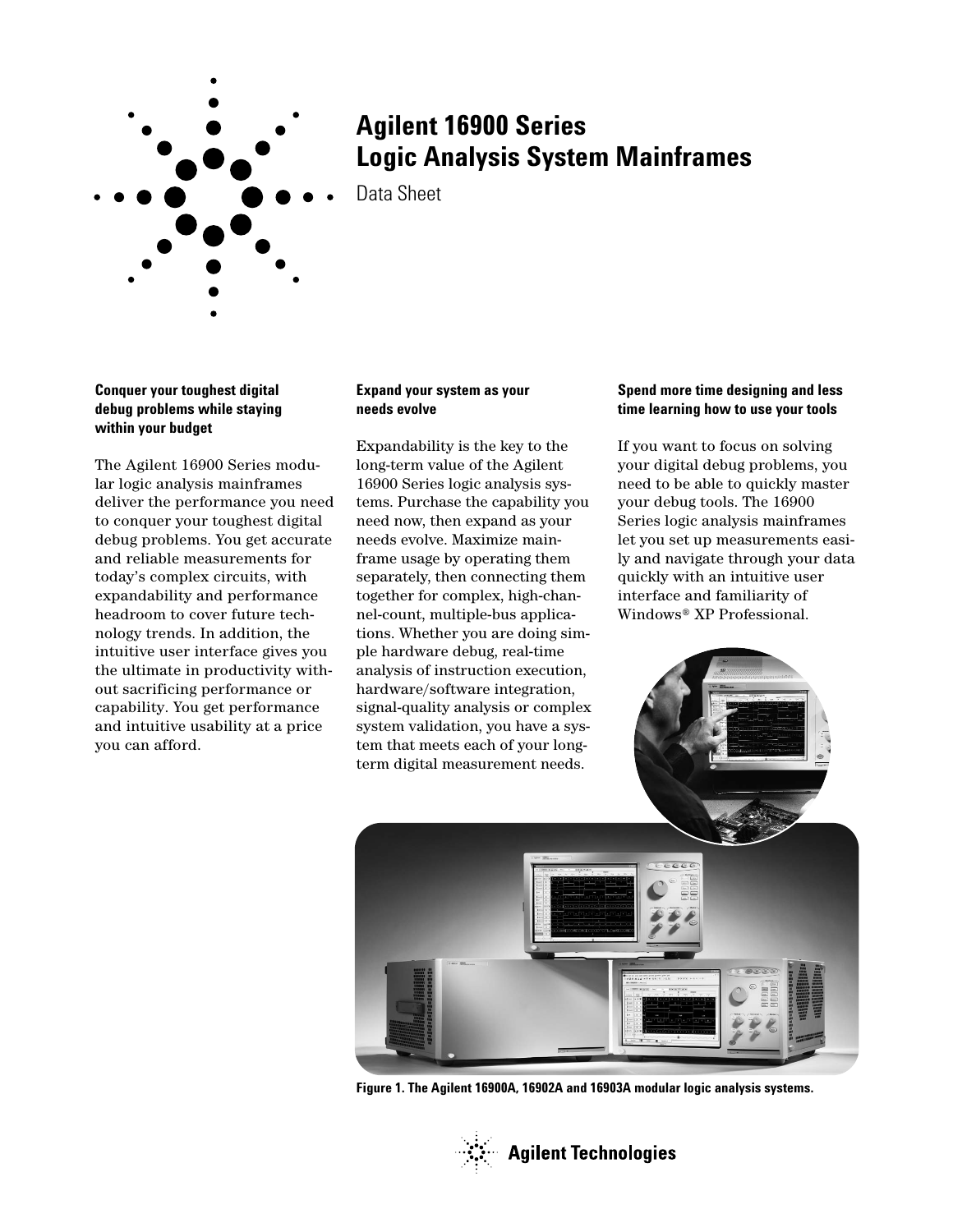# **The flexibility you need to debug your design your way**

Increase your productivity with a variety of operating modes that maximize your analyzer's usage. Whether you work alone at a bench or with team members distributed around the world, the 16900 Series provides a use model that easily integrates into your debug environment.

**Work at your bench —** Operate the analyzer via touch screen, mouse or keyboard.

**Expand view across multiple monitors —** Get the most comprehensive view of your data with extended desktop viewing.

**Remotely control and monitor the logic analyzer —** Access a remote logic analyzer via built-in Windows XP desktop sharing. Receive e-mail when the logic analyzer triggers.

**Work offline —** Increase equipment and team productivity. View and analyze captured data on a PC while the logic analyzer makes other measurements. Also, create setups for your next round of measurements.

**Run automated tests —** Execute a series of tests via the ASCII remote programming interface or Microsoft DCOM.

**Offload data for custom analysis —** Move data quickly over the optional Gbit LAN connection to an external PC.

**Combine mainframes to expand measurement capability —** Use mainframes individually, then connect them together when you need to analyze complex, multiple-bus problems.

**Maximize system performance —** Augment the logic analyzer's high performance with the latest PC or server technology to control the logic analyzer and analyze data.

**Share information with others —** Save your results to shared drives.

**Document your findings —** Print screen shots to networked printers and cut and paste data into other software applications.

**Comply with your company's network standards —** Add anti-virus software to the open Windows XP Pro-based logic analyzer.



**Figure 2. Get the most comprehensive view of your data with extended desktop viewing.**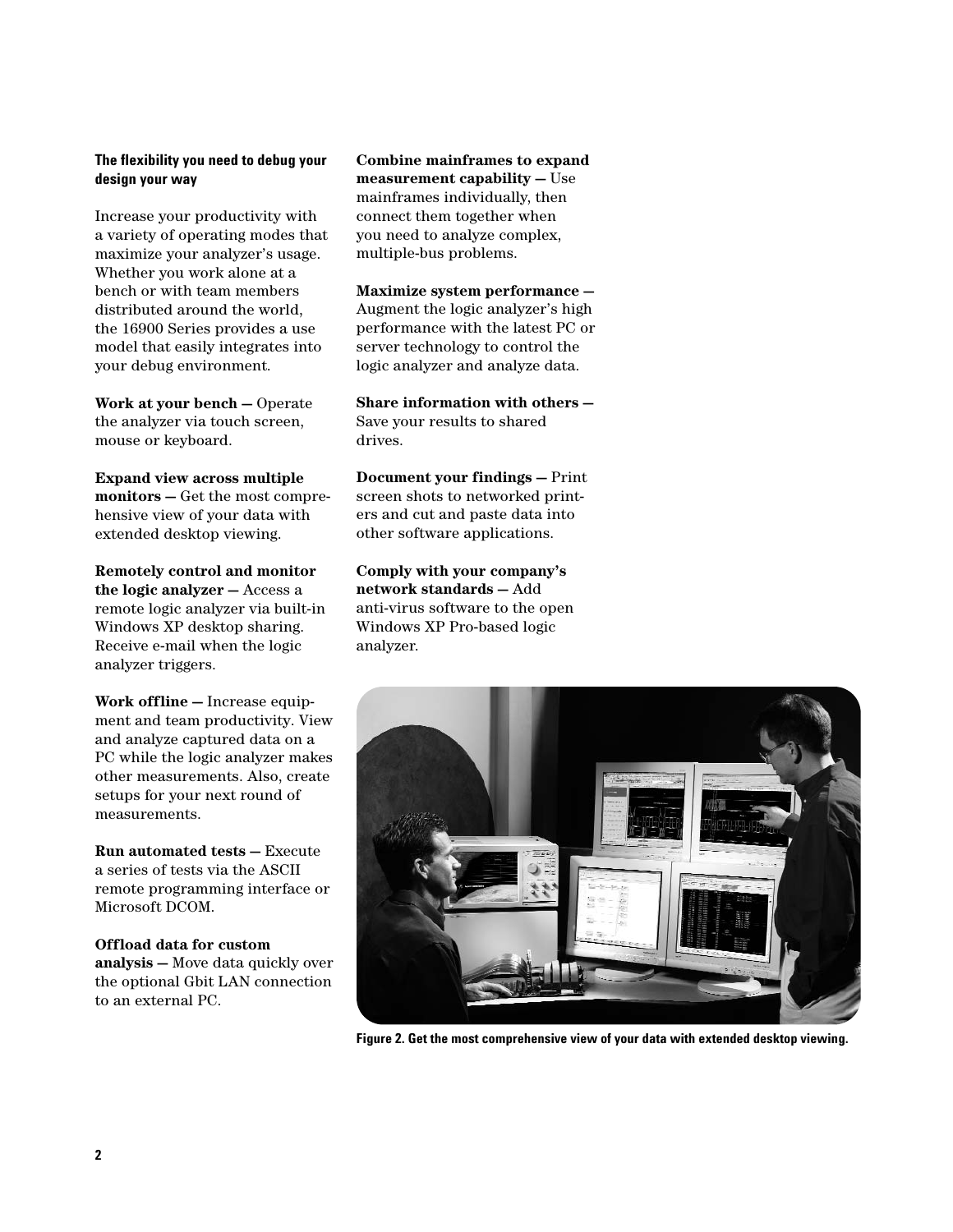# **16900 Series mainframe — the power you need at a price you can afford**

The mainframe you select is the foundation of your system. The Agilent 16900 Series includes a range of powerful logic analysis mainframes that deliver the performance you need at a price you can afford. You get accurate and reliable measurements, for today's complex systems, plus expandability and performance headroom to cover future technology trends.

#### **Key things to consider when selecting a 16900 Series mainframe:**

- **Number of module slots —** Determine the number of measurement modules required for your specific measurement need. Also consider having additional slots for future needs.
- **Multiframe Pro —** 16900 Series mainframes can always be used as a standalone unit. In some instances your channel needs may surpass a single mainframe. For situations where you need to debug large, multiple-bus systems, ensure that the mainframe you choose supports Multiframe Pro. Multiframe Pro allows you to connect multiple frames into one measurement system with a single interface control.
- **Display and resolution —** If you prefer to operate the analyzer directly from the front panel, select a mainframe with a large, built-in touch display. All 16900 Series mainframes can also be used with external monitors.
- **PCI expansion slots —** Customize your logic analyzer peripherals by adding PCI cards for a specific capability like Gbit LAN or multiple monitor video.

#### **Select the 16900 Series mainframe that meets your requirements**

| Agilent model<br>number       | 16902A                                                                                                                                                                  | 16900A                                                                                                              | 16903A                                                                                                                                                                  |
|-------------------------------|-------------------------------------------------------------------------------------------------------------------------------------------------------------------------|---------------------------------------------------------------------------------------------------------------------|-------------------------------------------------------------------------------------------------------------------------------------------------------------------------|
| Number of<br>module slots     | 6                                                                                                                                                                       | 6                                                                                                                   | 3                                                                                                                                                                       |
| Multiframe Pro                | Yes                                                                                                                                                                     | Yes                                                                                                                 | No                                                                                                                                                                      |
| Display and<br>resolution     | Built-in color touch<br>screen display,<br>12.1 inch at $800 \times 600$ .<br>supports up to four<br>external monitors at<br>up to 1600 x 1200<br>(with PCI video card) | Uses external display.<br>Supports up to four<br>external displays at<br>up to 1600 x 1200<br>(with PCI video card) | Built-in color touch<br>screen display,<br>12.1 inch at $800 \times 600$ .<br>supports up to four<br>external monitors at<br>up to 1600 x 1200<br>(with PCI video card) |
| <b>PCI</b> expansion<br>slots | 1 full profile,<br>1 low profile                                                                                                                                        | 1 full profile,<br>1 low profile                                                                                    | 1 full profile,<br>1 low profile                                                                                                                                        |

**Table 1. Agilent modular 16900 Series mainframes.**

#### **Agilent 16900 Series Features**

| Modularity and<br>Expandability           | Protect your long-term investment. Start with the capability<br>you need now, then add measurement modules or expand<br>the number of frames in the system as your needs evolve.                                                                                                                       |
|-------------------------------------------|--------------------------------------------------------------------------------------------------------------------------------------------------------------------------------------------------------------------------------------------------------------------------------------------------------|
| Intuitive user interface                  | Quickly master the logic analyzer due to the award winning<br>usability and familiarity of Windows XP Pro.                                                                                                                                                                                             |
| Hosted Power Mode and<br>Offline Analysis | Achieve the ultimate in performance by hosting the logic<br>analyzer application software on your fastest server to remotely<br>control the logic analyzer and analyze data.                                                                                                                           |
| Open PC platform                          | Accelerate your debugging process with an extensive range of<br>optional software analysis tools. Protect your data and make<br>your logic analyzer compliant with your network environment<br>with anti-virus software. Share your work and communicate<br>results easily via LAN or USB flash drives |
| Full programmability                      | Modify any measurement setting using COM via LAN.                                                                                                                                                                                                                                                      |
| Wide range of use models                  | Increase your productivity and maximize your analyzer's usage<br>by local or widely-distributed teams. (See page 2)                                                                                                                                                                                    |
|                                           |                                                                                                                                                                                                                                                                                                        |

**Table 2. Key features and benefits of Agilent 16900 Series logic analysis systems.**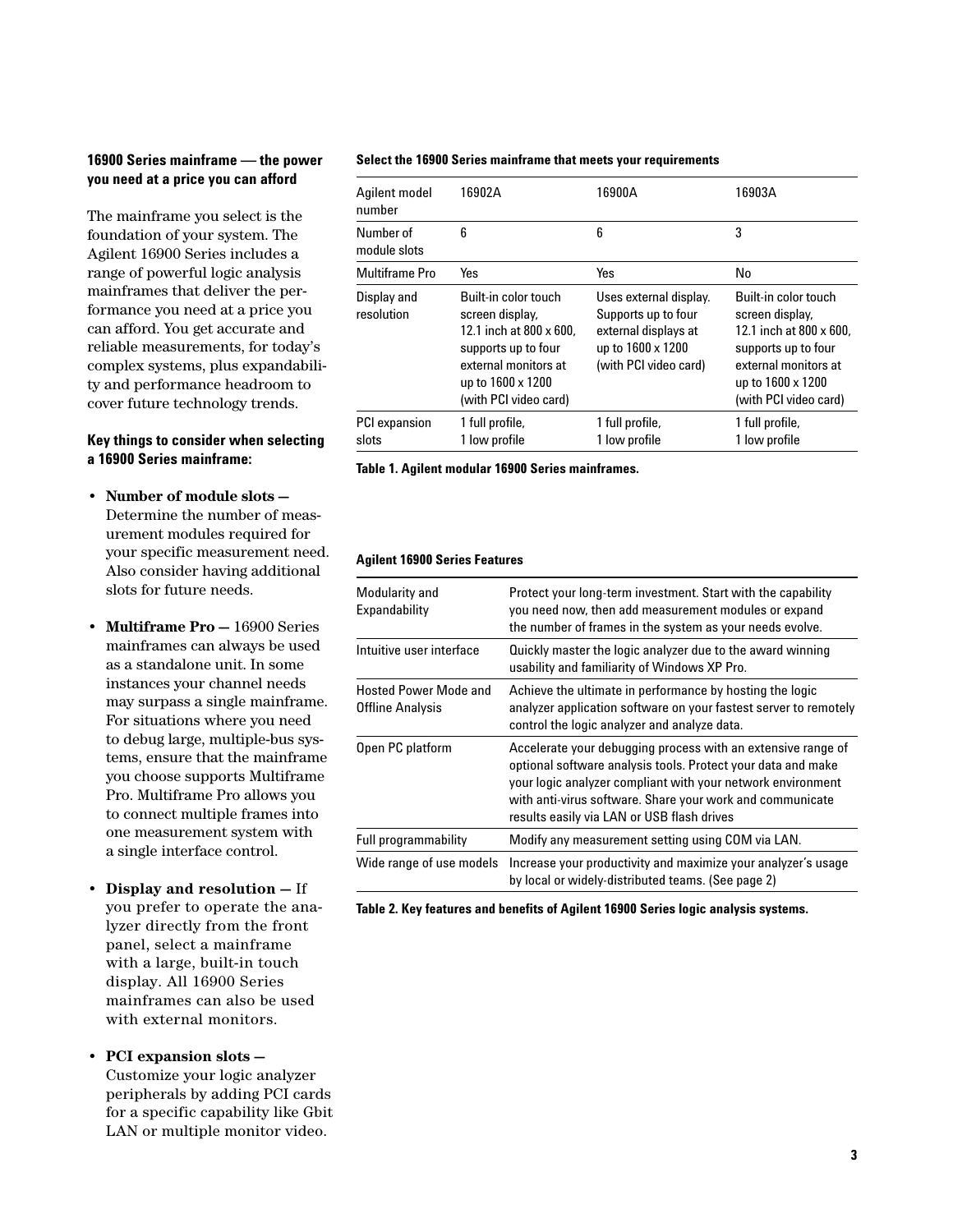# **Modular expandability protects your long-term investment**

Configure a custom logic analysis system with analyzer modules to fit your performance and price needs. Protect your investment by upgrading memory depths or state speeds as your needs change.

#### **Measurement Module Support**

The 16900 Series supports the following measurement modules:

#### **Timing/State Modules**

- 16950A
- 16910A, 16911A
- 16760A
- 16753A, 16754A, 16755A, 16756A
- 16750A/B, 16751A/B, 16752A/B
- 16740A, 16741A, 16742A

#### **Pattern Generator Module**

• 16720A



**Figure 3. Combine multiple acquisition modules when you need to measure across many channels.**



**Figure 4. Modularity provides configuration flexibility to meet your measurement needs—now and in the future.**



#### **Figure 5. Identify problem signals quickly by viewing eye diagrams across all buses and signals simultaneously.**

|                                         | <b>Half channels</b>                                                                                                 | <b>Full channels</b> |
|-----------------------------------------|----------------------------------------------------------------------------------------------------------------------|----------------------|
| Max clock speed                         | 300 MHz                                                                                                              | 180 MHz              |
| Max memory depth                        | 16 M Vectors                                                                                                         | 8 M Vectors          |
| Channels per module                     | 24                                                                                                                   | 48                   |
| Max number of channels<br>per time base | 120                                                                                                                  | 240                  |
| Stimulus commands                       | Initialize, Block, Repeat, and Break Macros                                                                          |                      |
| Logic levels supported                  | 5 V TTL, 3 state TTL, 3 state CMOS, 3 state 3.3 V ECL,<br>5 V PECL, 3.3 V LVPECL, 3 state 2.5 V, 3 state 1.8 V, LVDS |                      |

1 Order at least one clock pod for each module used as a master and at least one data pod for every 8 output channels.

**Table 3. Add a pattern generator module to drive down risk early in product development.**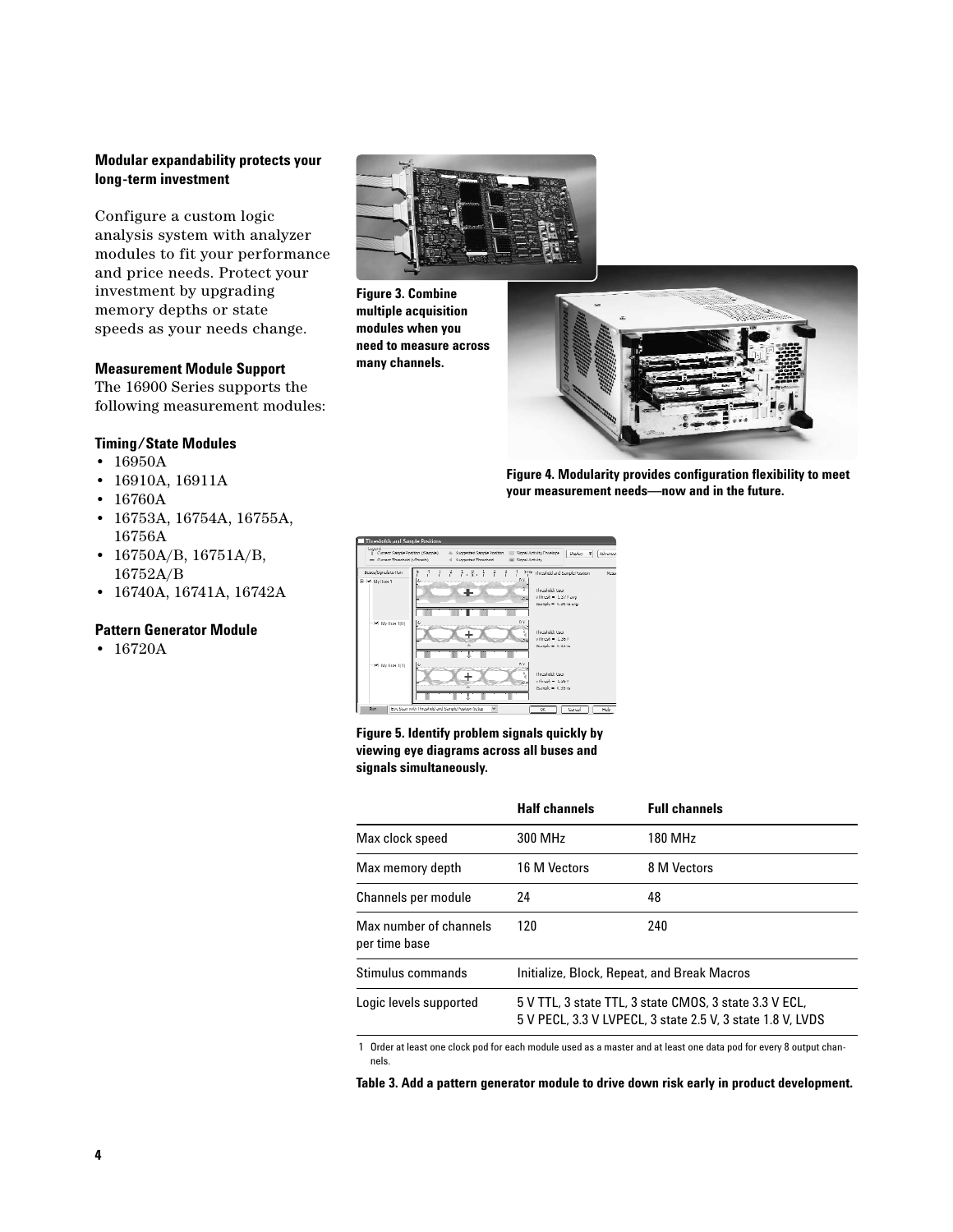# **Choose the modules that meet your specific needs**

| <b>Agilent model number</b>                               | 16910A <sup>2,3</sup> /16911A <sup>2,3</sup>                                           | 16950A <sup>2,3</sup>                                                                                      | 16760A <sup>2</sup>                 |
|-----------------------------------------------------------|----------------------------------------------------------------------------------------|------------------------------------------------------------------------------------------------------------|-------------------------------------|
| Channels per module                                       | 102 / 68                                                                               | 68                                                                                                         | 34                                  |
| Max channels on a single<br>timebase and trigger          | 510/340                                                                                | 340                                                                                                        | 170                                 |
| <b>Memory depths</b>                                      | 256 K: Opt 256<br>1 M:<br>Opt 001<br>4 M:<br>Opt 004<br>16 M: Opt 016<br>32 M: Opt 032 | 256 K: Opt 256<br>1 M:<br>Opt 001<br>Opt 004<br>4 M:<br>Opt 016<br>16 M:<br>32 M: Opt 032<br>64 M: Opt 064 | 64 M                                |
| High speed timing rate <sup>1</sup>                       | 4 GHz (250 ps) with 64 K depth                                                         | 4 GHz (250 ps) with 64 K depth                                                                             |                                     |
| Max deep memory timing<br>sample rate (full/half channel) | 1.0 GHz $(1.0 \text{ ns})/$<br>500 MHz (2.0 ns)                                        | 1.2 GHz (833 ps)/<br>600 MHz (1.67 ns)                                                                     | 800 MHz                             |
| <b>Transitional timing</b>                                | 500 MHz (2.0 ns)                                                                       | 600 MHz (1.67 ns)                                                                                          | 400 MHz (2.5 ns)                    |
| Max state clock rate                                      | 250 MHz (Opt 250)<br>450 MHz (Opt 500)                                                 | 600 MHz                                                                                                    | 800 MHz                             |
| Max state data rate                                       | 250 Mb/s (Opt 250)<br>500 Mb/s (Opt 500)                                               | $800$ Mb/s                                                                                                 | $1.5$ Gb/s                          |
| Voltage threshold ranges                                  | $-5$ V to 5 V<br>(10 mV increments)                                                    | $-3$ V to 5 V<br>(10 mV increments)                                                                        | $-3$ V to 5 V<br>(10 mV increments) |
| Eye finder and eye scan support                           | Yes                                                                                    | Yes                                                                                                        | Yes                                 |
| Supported signal types                                    | Single-ended                                                                           | Single-ended and differential                                                                              | Single-ended and differential       |
| Probe compatibility                                       | 40-pin cable connector                                                                 | 90-pin cable connector                                                                                     | 90-pin cable connector              |

1 All channels, all the time, simultaneous state and timing through same probe.

2 Probes are ordered separately. Please specify probes when ordering to ensure the correct connection between your logic analyzer and the device under test.

3 Specify desired memory depth, state clock and data rate using available options. Feature also available via software upgrade to existing module.

#### **Table 4. Select the logic analyzer modules that best suit your requirements.**

#### **Headroom for your future needs (Extend the life of your equipment)**

Easily upgrade your 16900 Series modules. "Turn on" additional memory depth and state speed when you need more. Purchase the capability you need now, then upgrade as your needs evolve.

| 16910A<br>16911A | Upgrade max. state speed from 250 MHz to 450 MHz<br>and max, data rate from 250 Mb/s to 500 Mb/s |  |
|------------------|--------------------------------------------------------------------------------------------------|--|
|                  | Memory depth options 256 K.1 M, 4 M, 16 M or 32 M                                                |  |
| 16950A           | Memory depth options 256 K.1 M, 4 M, 16 M,<br>32 M or 64 M                                       |  |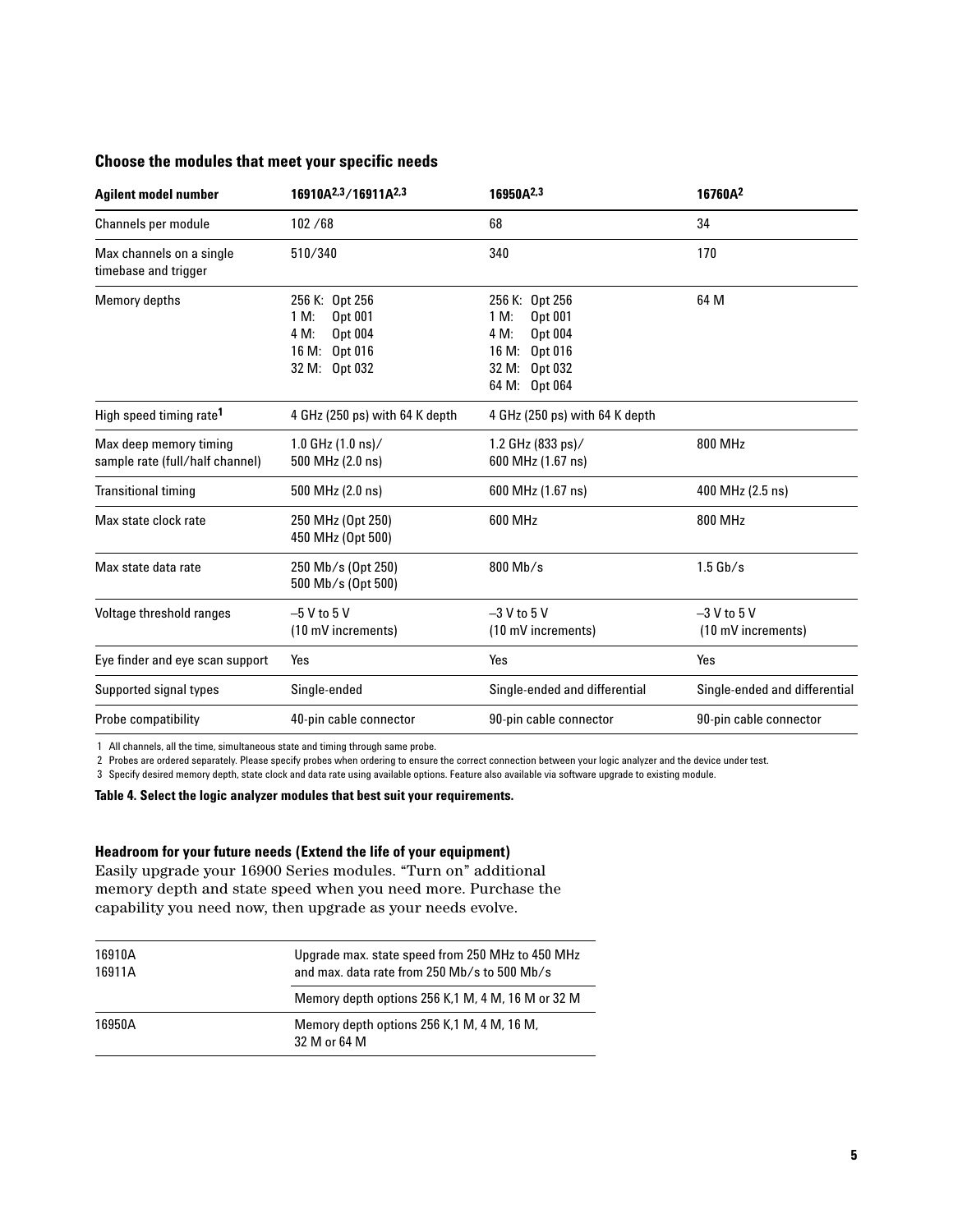# **Unleash the complementary power of a logic analyzer and an oscilloscope**

Easily make time-correlated measurements between Agilent logic analyzers and oscilloscopes. The time-correlated logic analyzer and oscilloscope waveforms are integrated into a single logic analyzer waveform display for easy viewing and analysis. You can also trigger the oscilloscope from the logic analyzer (or vice versa), automatically de-skew the tracking between the two instruments.

Perform the following more effectively:

- Validate signal integrity
- Track down problems caused by signal integrity
- Validate correct operation of A/D and D/A converters
- Validate correct logical and timing relationships between the analog and digital portions of a design

# **Logic analyzer and oscilloscope connection**

| Number of oscilloscopes<br>connected to a logic<br>analyzer | 1                |  |
|-------------------------------------------------------------|------------------|--|
| Logic analyzer                                              | LAN, trigger in, |  |
| connections                                                 | trigger out      |  |
| Oscilloscope                                                | LAN, trigger in, |  |
| connections                                                 | trigger out      |  |

**Table 6. Agilent logic analyzer and oscilloscope compatibility and connections.**



**Figure 5. Make time-correlated measurements between an Agilent logic analyzer and oscilloscope with the Agilent E5850 time-correlation fixture.**

| <b>Feature</b>                                       | Benefit                                                                                                                                                                                                                                                                |
|------------------------------------------------------|------------------------------------------------------------------------------------------------------------------------------------------------------------------------------------------------------------------------------------------------------------------------|
| Automated setup                                      | Quickly get to your first measurement using the logic<br>analyzer's help wizard for easy setup, regardless of which<br>supported Agilent oscilloscope you connect to.                                                                                                  |
| Integrated waveform<br>display                       | Instantly validate the logical and timing relationships<br>between the analog and digital portions of your design. View<br>oscilloscope and logic analyzer waveforms integrated into a<br>single logic analyzer waveform display.                                      |
| Automatic measurement<br>de-skew                     | Save time and gain confidence in measurement results<br>with measurements that are automatically de-skewed in time.                                                                                                                                                    |
| Cross trigger the logic<br>analyzer and oscilloscope | Start your debug approach from either the analog or digital<br>domain with the flexibility to trigger the oscilloscope from the<br>logic analyzer (or vice versa).                                                                                                     |
| <b>Tracking markers</b>                              | Precisely relate information on the oscilloscope's display to<br>the corresponding point in time on the logic analyzer display<br>with tracking markers. The oscilloscope's time markers<br>automatically track adjustments of the logic analyzer's<br>global markers. |

#### **Table 5. Key features and benefits of integrating Agilent oscilloscope and logic analyzer capabilities.**

#### **Compatibility**

| Agilent logic analyzers | 16900 Series modular logic analysis systems (ver 03.20 or higher)<br>1680 Series standalone logic analyzers (ver 03.20 or higher)<br>1690 Series PC-Hosted logic analyzers (ver 03.20 or higher) |
|-------------------------|--------------------------------------------------------------------------------------------------------------------------------------------------------------------------------------------------|
| Agilent oscilloscopes   | DS080000 Series (ver 3.90 or higher)<br>Infiniium 54800 Series (ver 3.90 or higher)<br>6000 Series (ver 3.90 or higher)                                                                          |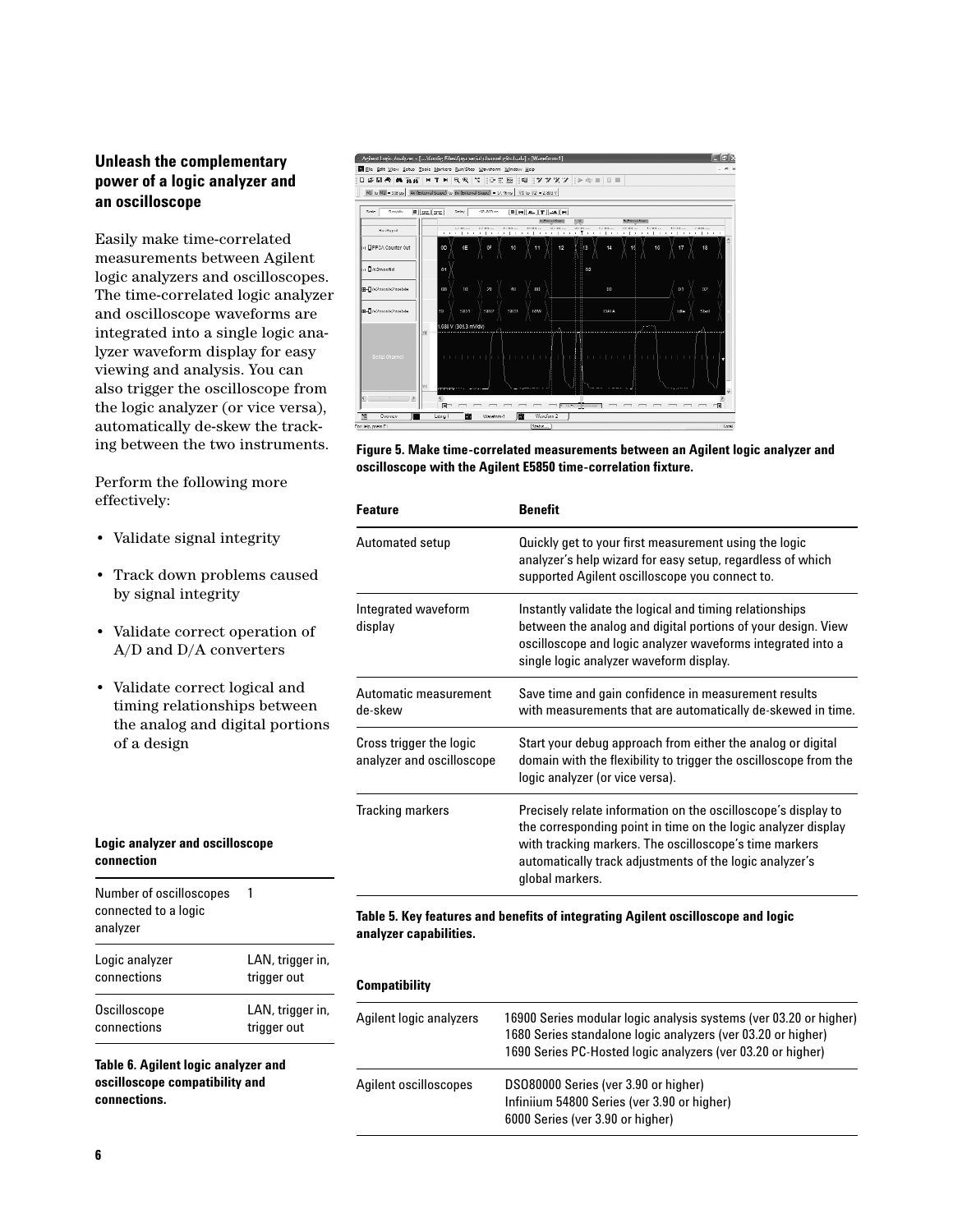#### **Optional analysis and automated measurement packages**

| B4655A FPGA dynamic probe                                                         | Gain unprecedented visibility into your FPGA's internal activity. Make incremental real time<br>measurements in seconds without stopping the FPGA, changing the design or modifying design<br>timing. Quickly set up the logic analyzer with automatic pin mapping and signal bus naming by<br>leveraging work you did in your design environment. www.agilent.com/find/fpga           |
|-----------------------------------------------------------------------------------|----------------------------------------------------------------------------------------------------------------------------------------------------------------------------------------------------------------------------------------------------------------------------------------------------------------------------------------------------------------------------------------|
| B4601C serial-to-parallel<br>analysis package                                     | Eliminate the very tedious, time-consuming, and error-prone task of sifting through thousands of<br>serial bits by looking at long vertical columns of captured 1's and 0's. The B4601C serial-to-parallel<br>analysis package is general-purpose software that allows easy viewing and analysis of serial data.                                                                       |
| B4606A advanced customization<br>environment - development and<br>runtime package | Tailor the logic analyzer interface with a wide range of control, analysis and display capabilities<br>specific to your measurement application. Create integrated dialogs, graphical displays and analysis<br>functions to quickly manipulate measurement data into a format that provides additional insight and<br>answers. www.agilent.com/find/logic-customview                   |
| B4607A advanced customization<br>environment - runtime package                    | Run the macros and graphical views created with a B4606A development package or obtain and<br>run a variety of commonly requested tools from Agilent and it's partners to help customize your<br>measurement environment.                                                                                                                                                              |
| B4608A ASCII remote<br>programming interface                                      | Remotely control a 16900-, 1680-, or 1690-Series logic analysis system by issuing ASCII commands.<br>This interface is designed to be as similar as possible to the RPI on the 16700-Series logic analysis<br>system, so that you can reuse existing programs. Requires that either the B4606A or B4607A is<br>enabled. You can also use the B4606A to customize and add RPI commands. |

#### **Processor, bus and FPGA support**

Agilent Technologies and our partners provide an extensive range of bus and processor analysis probes. They provide non-intrusive, full-speed, real-time analysis to accelerate your debugging process.

• Save time making bus- and processor-specific measurements with application specific analysis probes that quickly and reliably connect to your device under test.

- Display processor mnemonics or bus cycle decode.
- Get support for a comprehensive list of industry-standard processors and buses.

| Microprocessors/<br>microcontrollers                                                                                                                                                                                                                      | <b>FPGAs</b>                                                                       | $1/0$ buses                                                                                                                             | <b>Memory buses</b>                                                                     | <b>Serial buses</b>                                                                                                                                 | <b>Graphics</b><br><b>buses</b>                |
|-----------------------------------------------------------------------------------------------------------------------------------------------------------------------------------------------------------------------------------------------------------|------------------------------------------------------------------------------------|-----------------------------------------------------------------------------------------------------------------------------------------|-----------------------------------------------------------------------------------------|-----------------------------------------------------------------------------------------------------------------------------------------------------|------------------------------------------------|
| AMD, Analog Devices,<br>ARM, AT&T, Dallas,<br>DEC, Freescale,<br>GTE, IBM, IDT, Infineon,<br>Intel, LSI Logic, McDonnell<br>Douglas, MIPS Motorola,<br>National, NEC, PACE,<br>PMC Sierra/QED, Rockwell,<br>Siemens, Texas Instruments,<br>Toshiba, Zilog | Xilinx Virtex 4.<br>Virtex-II Pro series.<br>Virtex-II series.<br>Spartan-3 series | PCI. PCI-X.<br>PCI-Express,<br>Serial ATA<br>$(SATA 1 and 2)$ ,<br><b>SCSI, Serial</b><br>Attached SCSI (SAS),<br><b>HyperTransport</b> | DDR1, DDR2,<br>PC-100/133.<br><b>GDDR3, Fully Buffered</b><br>DIMM (FB-DIMM),<br>Rambus | Fibre Channel, <sup>2</sup> C.<br>IEEE-1394,<br>Serial ATA<br>$(SATA 1 and 2)$ ,<br>USB 2.0/1.1.<br>PCI-Express,<br>RS-232, CAN,<br><b>IEEE-488</b> | AGP2x, AGP4x,<br>AGP3.0.<br><b>PCI-Express</b> |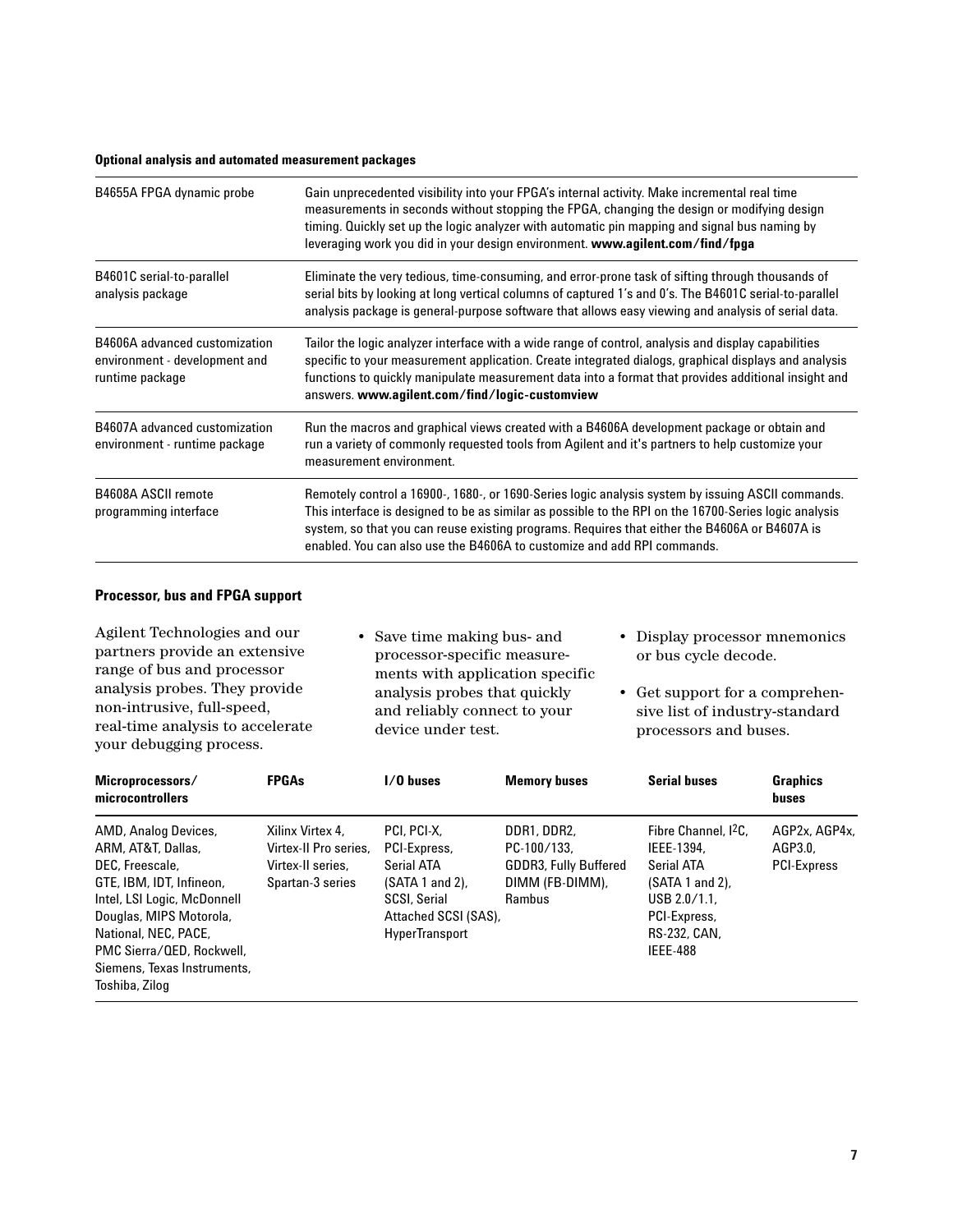# **16900 Series mainframes characteristics**

#### **Standard data views**

| Waveform    | Integrated display of data as digital waveforms, analog waveforms<br>imported from an external oscilloscope, and/or as a chart of a bus'<br>values over time. |
|-------------|---------------------------------------------------------------------------------------------------------------------------------------------------------------|
| Listing     | Displays data as a state listing.                                                                                                                             |
| Compare     | Compares data from different acquisitions and highlights differences.                                                                                         |
| Source code | Displays time-correlated source code and inverse assembly<br>simultaneously in a split display.                                                               |
|             | Define the trigger event by simply clicking on a line of source code.                                                                                         |
|             | Obtain source-code-level views of dynamically loaded software or code<br>moved from ROM to RAM during a boot-up sequence using address<br>offsets.            |
|             | Requires access to source files via the LAN or instrument hard drive to<br>provide source code correlation.                                                   |
|             | Source correlation does not require any modification or recompilation<br>of your source code.                                                                 |
| Eye Scan    | Displays eye diagrams across all buses and signals simultaneously,<br>allowing you to identify problem signals quickly.                                       |

### **Numeric bases for data display**

Binary, hex, octal, decimal, signed decimal (two's complement),ASCII, symbols, and processor mnemonics

#### **Symbolic support/object file format compatibility**

Number of symbols/ranges — Unlimited (limited only by amount of virtual memory available on 16900 Series mainframes)

IEEE-695, Aout, Omf86, Omf96, Omf386, Sysrof, ELF/DWARF1,\* ELF/DWARF2\*, ELF/Stabs1, ELF/Stabs2, ELF/Mdebug Stabs, TICOFF/COFF, TICOFF/Stabs

#### GPA (General Purpose ASCII)

User defined — specify a mnemonic for a given bit pattern for a label or bus

\* Supports C++ name de-mangling

#### **Available data/file formats**

| ala | Contains information to reconstruct the display appearance, instrument<br>settings, and trace data (optional) that were present when the file was created. |
|-----|------------------------------------------------------------------------------------------------------------------------------------------------------------|
| xml | Extensible markup language for configuration portability and programmability.                                                                              |
| CSV | CSV (comma-separated values) format for transferring data to other<br>applications like Excel.                                                             |
| mfb | Export logic analyzer data for post-processing. Mfb data can be parsed using<br>programming tools.                                                         |

#### **Standard analysis tools**

Filter/colorize

Find (next/previous)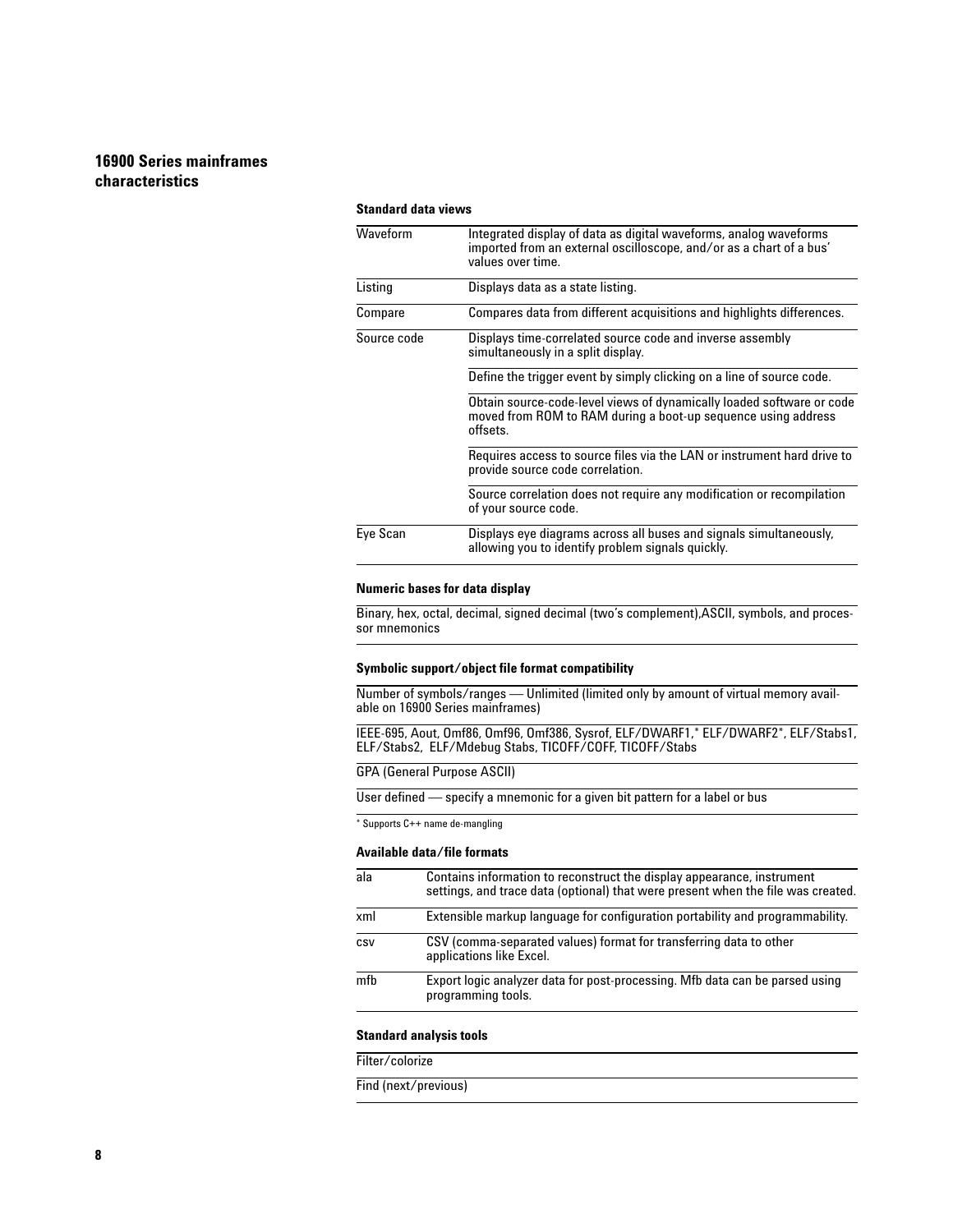# **16900 Series PC characteristics**

| Operating system                                | Microsoft Windows XP Professional                                                                                                            |
|-------------------------------------------------|----------------------------------------------------------------------------------------------------------------------------------------------|
| Processor                                       | Intel Pentium <sup>®</sup> III                                                                                                               |
| Chipset                                         | Intel 815E                                                                                                                                   |
| System memory                                   | 512 MB PC 133 SDRAM max                                                                                                                      |
| CD ROM                                          | 24x CD-R writing, 24x CD-RW writing, 8x CD ROM reading                                                                                       |
| Hard disk drive                                 | 80 GB                                                                                                                                        |
| Installed on hard drive                         | Operating system, latest revision of the logic analyzer<br>application software, optional application software ordered<br>with the mainframe |
| Touch-screen LCD display<br>(16902A and 16903A) | Large 30.7-cm (12.1-in.) display makes is easy to view a large<br>number of waveforms or states.                                             |
| Front-panel hot keys<br>(16902A and 16903A)     | Dedicated hot keys give instant access to the most<br>frequently used menus, displays, and on-line help.                                     |
| Front-panel knobs<br>(16902A and 16903A)        | Dedicated knobs for horizontal and vertical scaling<br>and scrolling                                                                         |
| Keyboard and mouse                              | PS/2 keyboard and mouse (shipped standard)                                                                                                   |

# **16900 Series video display modes**

**16900 Series instrument controls**

#### **Built-in touch-screen display (16902A and 16903A)**

| Size                               | 30.7 cm (12.1 in.) diagonal                                                             |
|------------------------------------|-----------------------------------------------------------------------------------------|
| Resolution                         | $800 \times 600$                                                                        |
| Simultaneous<br>display capability | Front panel and external display can be used simultaneously<br>at 800 x 600 resolution. |
| <b>External display</b>            | Supports up to four external monitors at up to 1600x1200<br>(with PCI video card)       |

#### **Programmability**

You can write programs to control the logic analyzer application from remote computers on the local area network using COM or ASCII.

The COM automation server is part of the logic analyzer application. This software allows you to write programs to control the logic analyzer. All measurement functionality is controllable via the COM interface.

The B4606A Remote Programming Interface (RPI) lets you remotely control a 16900- Series logic analysis system by issuing ASCII commands to the TCP socket on port 6500. This



#### **Figure 7. 16900 Series programming overview**

interface is designed to be as similar as possible to the RPI on 16700-Series logic analysis systems, so that you can reuse existing programs.

The Remote Programming Interface works through the COM automation objects, methods, and properties provided for controlling the logic analyzer application. RPI commands are implemented as Visual Basic modules that execute COM automation commands, translate their results, and return proper values for the RPI. You can use the B4606A Advanced Customization Environment to customize and add RPI commands.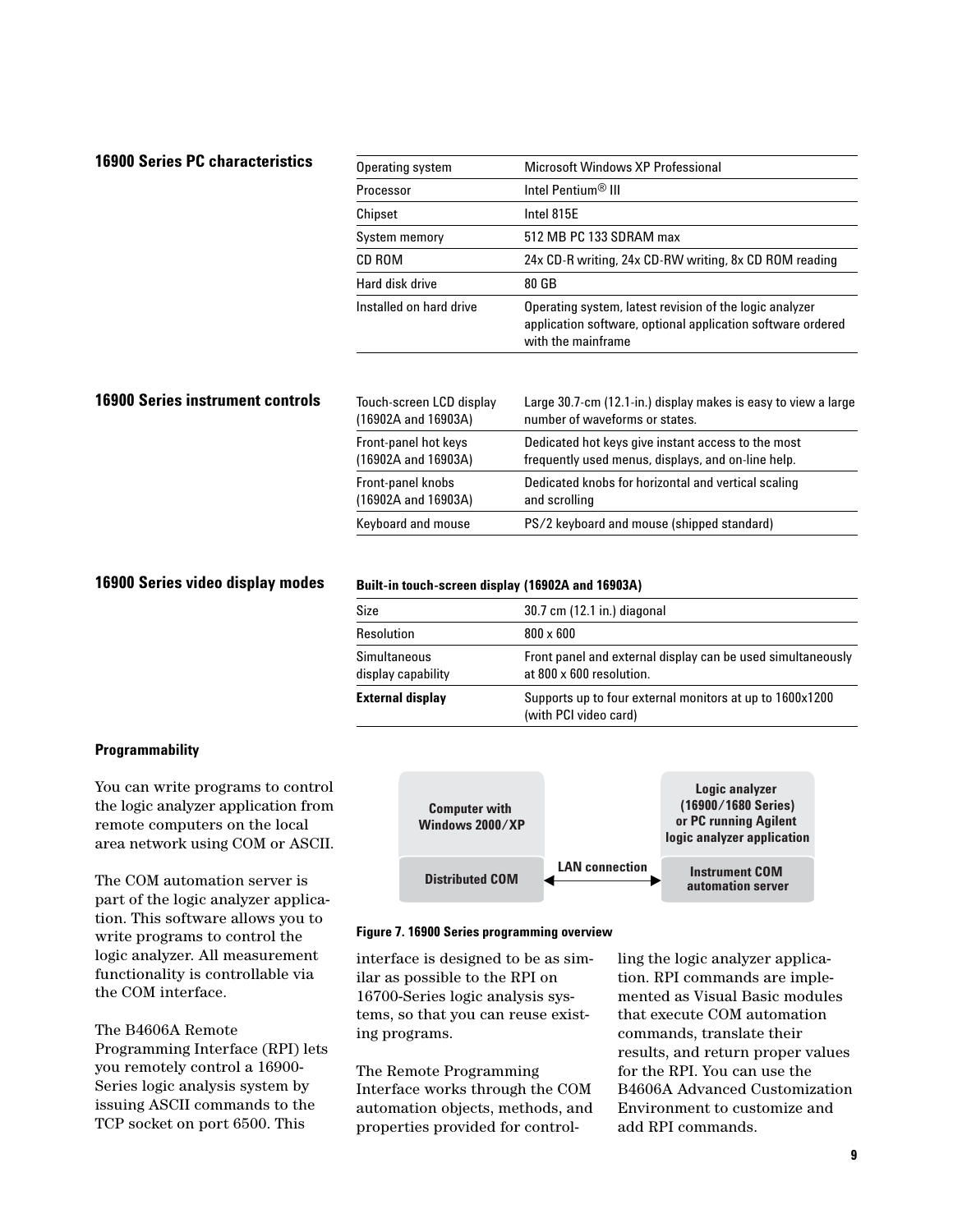#### **16900 Series interfaces**

| <b>Peripheral interfaces</b>                                      | Display                         | 15-pin VGA connector                                                                                   |  |
|-------------------------------------------------------------------|---------------------------------|--------------------------------------------------------------------------------------------------------|--|
|                                                                   | Keyboard                        | PS/2                                                                                                   |  |
|                                                                   | Mouse                           | PS/2                                                                                                   |  |
|                                                                   | Parallel                        | 25-pin D-sub                                                                                           |  |
|                                                                   | Serial                          | 9-pin D-sub                                                                                            |  |
|                                                                   | PCI card expansion slots        | 1 full profile and 1 low profile                                                                       |  |
|                                                                   | <b>USB</b>                      | Two 1.1 ports                                                                                          |  |
| <b>Connectivity interfaces</b>                                    | LAN                             | 10/100Mb/s, Gbit (optional)                                                                            |  |
|                                                                   | Connector                       | <b>RJ-45</b>                                                                                           |  |
| <b>Interface with external</b>                                    | <b>Trigger In</b>               |                                                                                                        |  |
| instrumentation                                                   | Input                           | Rising edge or falling edge                                                                            |  |
| Trigger or arm external devices<br>or receive signals that can be | <b>Action taken</b>             | When received, the logic analyzer takes the actions<br>described in the trigger sequence step.         |  |
| used to arm measurement mod-<br>ules within the logic analyzer    | Input signal level              | $± 5$ V max                                                                                            |  |
| with Trigger In/Out.                                              | <b>Threshold level</b>          | Selectable: ECL, LVPECL, LVTTL, PECL, TTL                                                              |  |
|                                                                   |                                 | User defined $(\pm 5 \text{ V} \text{ in } 50 \text{ mV} \text{ increments})$                          |  |
|                                                                   | Minimum signal amplitude 200 mV |                                                                                                        |  |
|                                                                   | Connector                       | <b>BNC</b>                                                                                             |  |
|                                                                   | Input resistance                | 4 k ohm nominal                                                                                        |  |
|                                                                   | <b>Trigger Out</b>              |                                                                                                        |  |
|                                                                   | <b>Trigger</b>                  | Rising edge or falling edge. OR of selected events that cause<br>Trigger Out (module trigger or flags) |  |
|                                                                   | Output signal                   | V <sub>OH</sub> (output high level) 2.0 V min                                                          |  |
|                                                                   |                                 | $V_{OL}$ (output low level) 0.5 V max                                                                  |  |
|                                                                   |                                 | Pulse width approx. 80-160 ns                                                                          |  |
|                                                                   | <b>Threshold level</b>          | LVTTL (3.3 V logic)                                                                                    |  |
|                                                                   | Signal load                     | 50 ohm (For good signal quality, the trigger out signal should<br>be terminated in 50 ohms to ground)  |  |
|                                                                   | Connector                       | <b>BNC</b>                                                                                             |  |

# **Interface with extern**

#### **instrumentation**

# **Remote control or your device under test**

Conveniently control your target remotely by using the target control port to activate reset or interrupt lines.

# **Target control port**

| Number of signals                               | 8                                                                                                                |
|-------------------------------------------------|------------------------------------------------------------------------------------------------------------------|
| <b>Output Disabled</b><br><b>Output Enabled</b> | Tri-state, high-impedance<br>TTL level with 1 high, 0 low                                                        |
| Toggle                                          | Flips the setting of the signal. If the signal is set<br>to 1, Toggle changes the signal to 0.                   |
| Pulse                                           | Flips the signal setting for one clock cycle which is<br>at least 16 ms. The pulse duration cannot be specified. |
| Levels                                          | 3.3 V (LVTTL) compatible                                                                                         |
| Connector                                       | 2 rows of 5 pins, 0.1-inch centers                                                                               |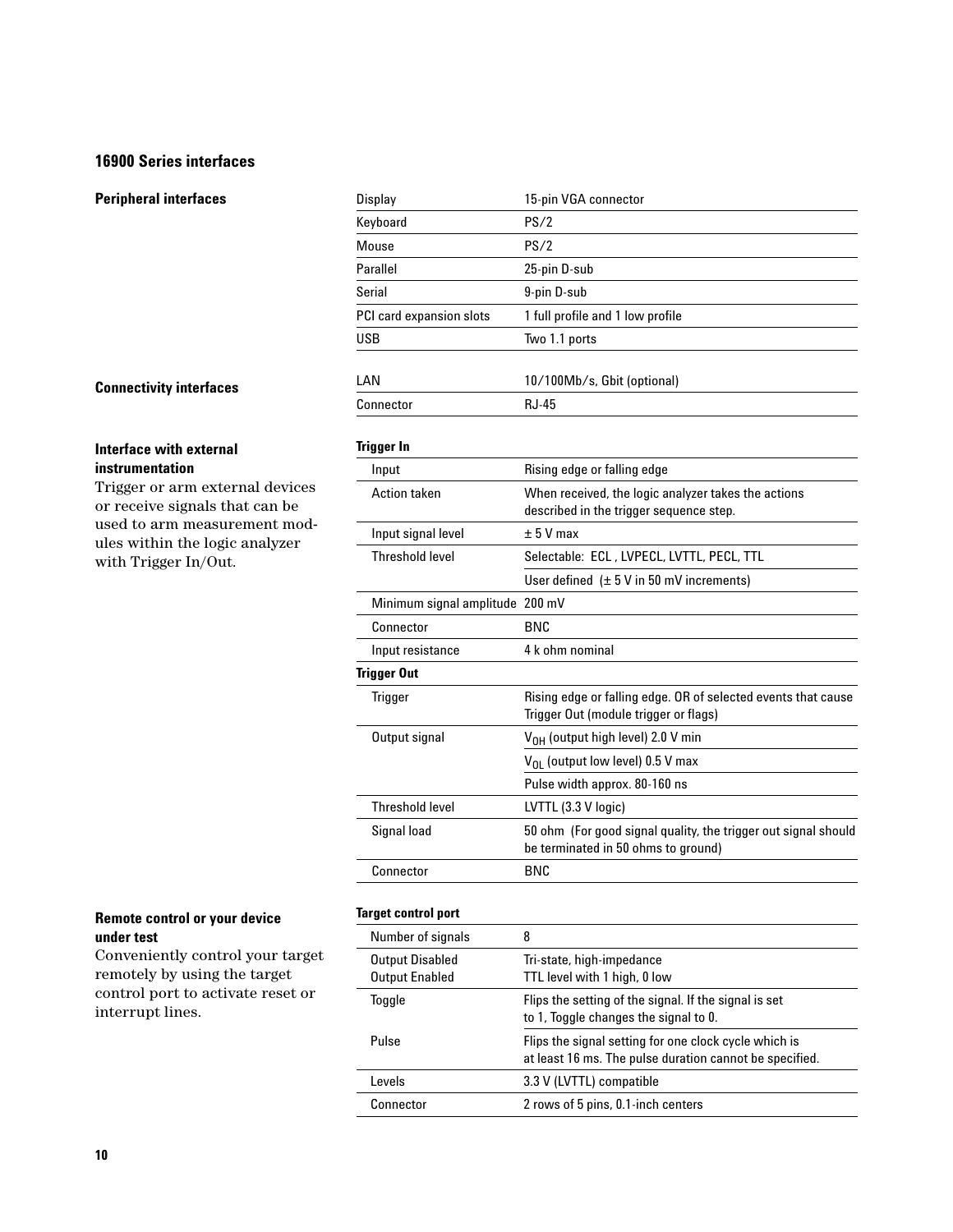# **16900 Series physical characteristics**

#### **Dimensions**

#### **Power**

| 16900A | 115/230 V, 48 to 66 Hz, 1300 W max |
|--------|------------------------------------|
| 16902A | 115/230 V, 48 to 66 Hz, 1300 W max |
| 16903A | 115/230 V, 48 to 66 Hz, 900 W max  |

#### **Weight\***

|                  | Max Net                                | Max Shipping                             |
|------------------|----------------------------------------|------------------------------------------|
| 16900A<br>16902A | 16 kg (35.2 lbs)<br>17.2 kg (37.8 lbs) | 24.6 kg (54.2 lbs)<br>25.8 kg (56.8 lbs) |
| 16903A           | 14.5 kg (32.0 lbs)                     | 23.2 kg (51.0 lbs)                       |

\* Weight of modules ordered with mainframes will add 0.9 kg (2.0 lb per module)

#### **Instrument operating environment**

| Temperature | $\cdot$ 0° C to 50° C (32° F to 122° F)<br>for 16903A |
|-------------|-------------------------------------------------------|
|             | $\cdot$ 0° C to 40° C (32° F to 104° F)               |
|             | for $16900A$ and $16902A$                             |
| Altitude    | To 3000m (10,000 ft)                                  |
| Humidity    | 8 to 80% relative humidity                            |
|             | at 40° C (104° F)                                     |



**Figure 8. 16900A/16902A/16903A exterior dimensions**



**Figure 9. Agilent 16900A front panel**



**Figure 10. Agilent 16900A back panel**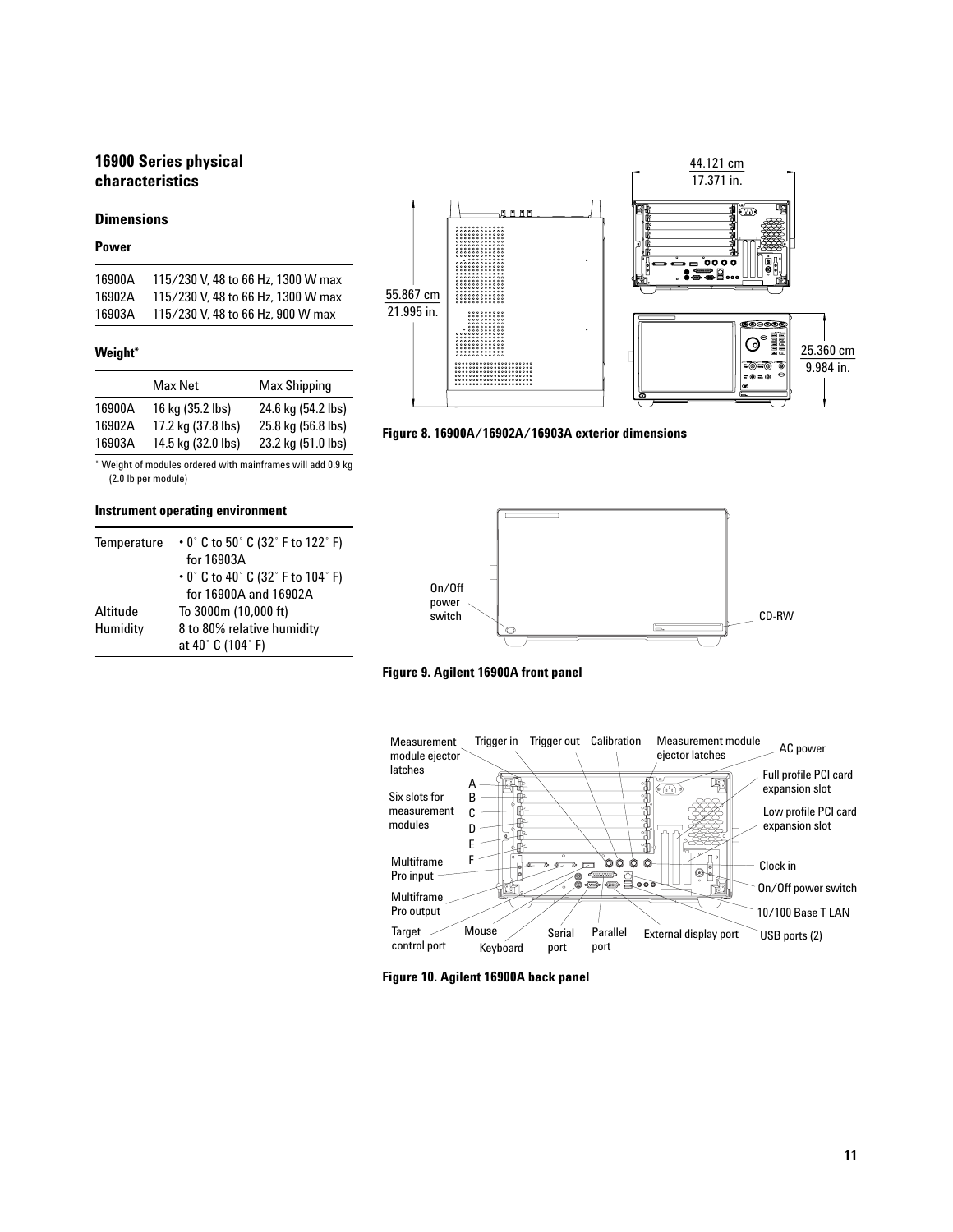#### General purpose knob Run/stop keys File management keys **16900 Series physical**  12.1 inch built-in **characteristics** color LCD display ®® මගලා with Touch Screen Shortcut keys **Dimensions, continued**  $\circ$ Global On/Off markers knob power switch CD-RW Touch screen on/off **Horizontal and vertical scaling/scrolling knobs**

**Figure 11. Agilent 16902A front panel**



**Figure 12. Agilent 16902A back panel**



**Figure 13. Agilent 16903A front panel**



**12 Figure 14. Agilent 16903A back panel**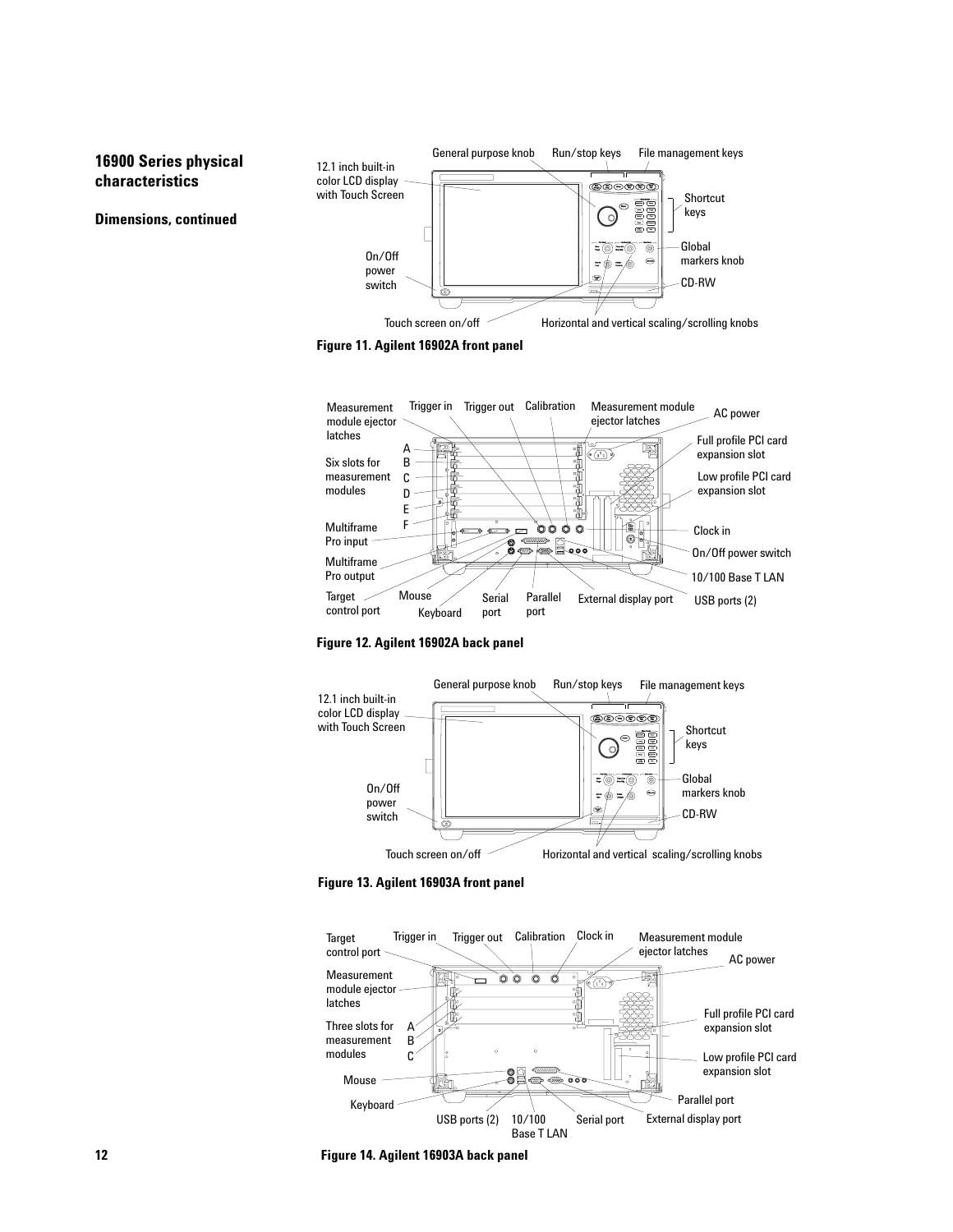#### **Agilent 1184A Testmobile**

The Agilent 1184A testmobile gives you a convenient means of organizing and transporting your logic analysis system mainframes and accessories.

The testmobile includes the following:

- Drawer for accessories (probes, cables, power cords)
- Keyboard tray with adjustable tilt and height
- Mouse extension on keyboard tray for either right or left hand operation
- Locking casters for stability on uneven surfaces
- Strap to stabilize the monitor
- Load limits: Top tray: 68.2 kg (150.0 lb.) Lower tray: 68.2 kg (150.0 lb.) Total: 136.4 kg (300.0 lb.)



#### **Figure 15. Agilent 1184A testmobile cart.**



**Figure 16. Agilent 1184A testmobile cart dimensions.**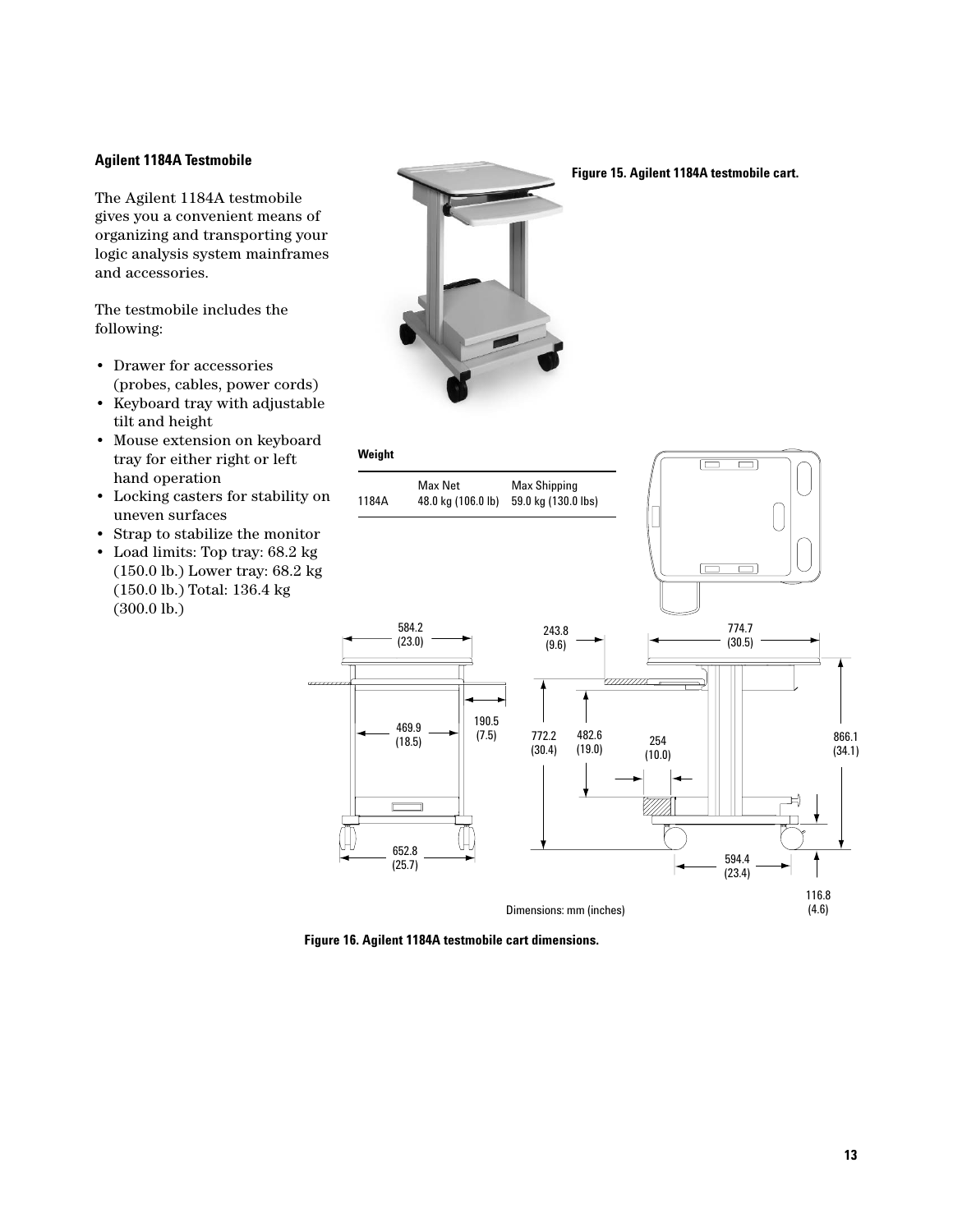#### **Rack Accessories Sliding Shelf**



**Figure 17. Sliding shelf installed in rack**

#### **Stationary Shelf**

This light-duty fixed shelf is designed to support the 16900 series frames. The shelf can be used in all standard Agilent racks. The stationary shelf is mounted securely into place using the supplied hardware and is designed to sit at the bottom of the EIA increment. Features of the stationary shelf include:

- Snap-in design for easy installation
- Smooth edges

The sliding shelf provides a flat surface with full product accessibility. It can be used in all Agilent racks to support the 16900 series logic analysis systems. The shelf and slides are preassembled for easy installation. Features of the sliding shelf include:

- Snap-in design for easy installation
- Smooth edges

Consider purchasing the steel ballast (C2790AC) to use with the sliding shelf. The ballast provides anti-tip capability when the shelf is extended.



**Figure 18. Stationary shelf (J1520AC)**



**Figure 19. Sliding shelf (J1526AC)**

# **Specifications**

|                      | <b>J1520AC</b>                                                    | J1526AC                                                                         |  |
|----------------------|-------------------------------------------------------------------|---------------------------------------------------------------------------------|--|
| <b>Material</b>      | Cold-rolled steel                                                 | Cold-rolled steel                                                               |  |
| Weight               | 8 kg (17.6 lbs)                                                   | 9.9 kg (22 lbs)                                                                 |  |
| Color                | Quartz gray                                                       | Quartz gray                                                                     |  |
| Length               | 678 mm (26.7 in)                                                  | 723.9 mm (28.5 in)                                                              |  |
| Height               | 44 mm (1.73 in)                                                   | 44.5 mm (1.75 in)                                                               |  |
| Width                | 444 mm (17.5 in)                                                  | 482.6 mm (19 in)                                                                |  |
| <b>Load Capacity</b> | 68 kg (150 lbs)                                                   | Capacity 68 kg (150 lbs)                                                        |  |
| Contains             | 1 stationary shelf<br>2 rear brackets<br><b>Mounting hardware</b> | 1 sliding shelf<br>2 rear brackets<br>1 cable strap<br><b>Mounting hardware</b> |  |